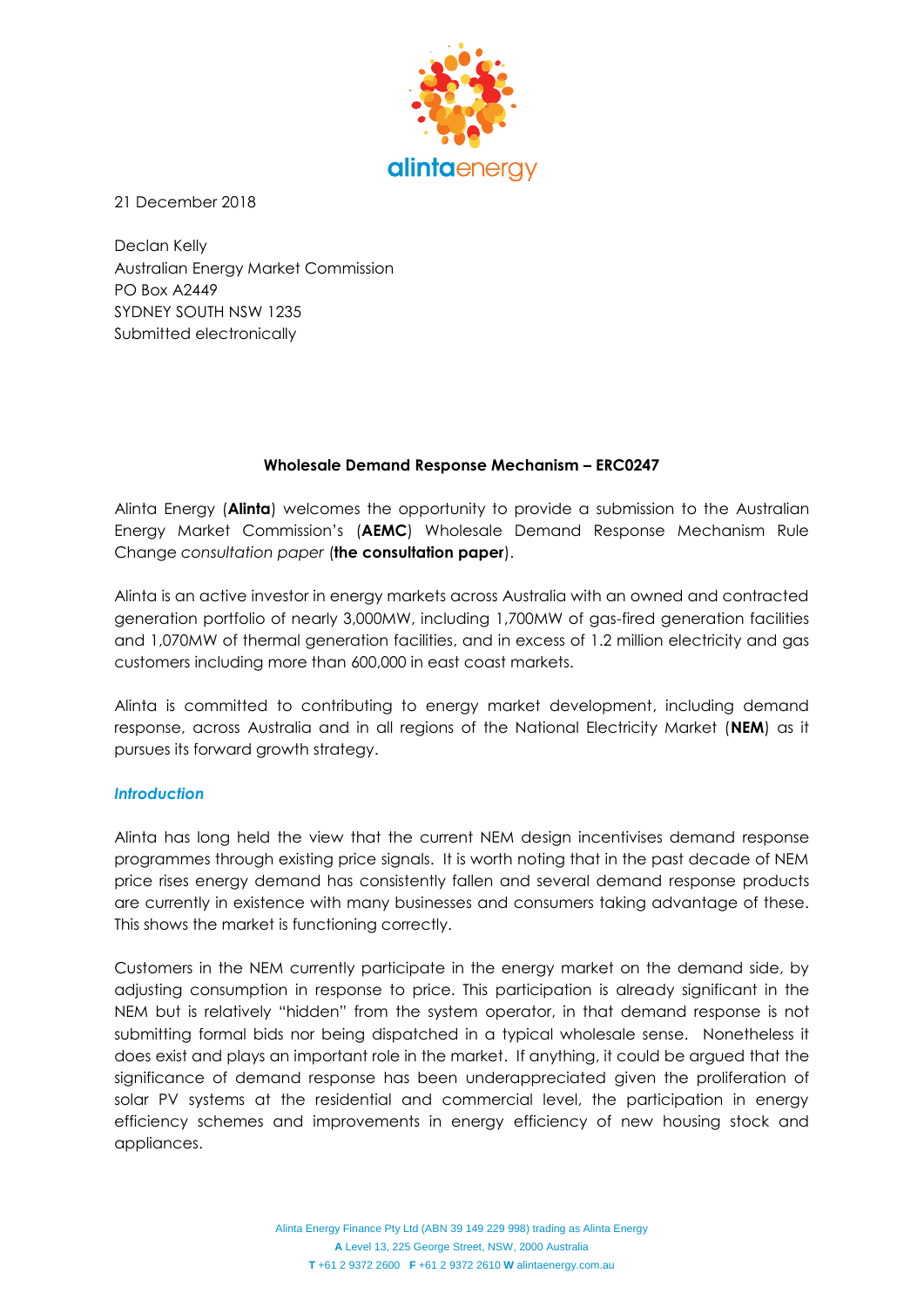

### *Economic Value of Wholesale Demand Response*

At its essence wholesale demand response is not increased wholesale energy supply in a physical sense, rather it is foregone consumption. Demand response is a reduction in the "output" of one facility to enable another facility to operate, where the opportunity costs of each facility are markedly different. During times of extreme market or network stress, demand response can be an economically efficient response to market conditions. However, the total "output" arising from the provision of demand response does not increase, unlike normal generation capacity which does increase or expand the total amount of "output" that is produced within the NEM.

The economically efficient value for Demand Response is the foregone costs of energy ie where the choice to not consume is better than the choice to consume. In the same respect, the costs of demand response are the foregone enjoyment or production "output" arising from consumption at the new price times quantity equilibrium. If additional demand response is facilitated through a new wholesale mechanism in the NEM, it will act to shift the demand curve to discover a new price band based on less consumption.

As such, Alinta would encourage consideration of the potential consequences of any new mechanism which may act to compensate demand response twice. Once through the value of the opportunity cost of choosing not to consume and second through a direct payment which may act to conflict with the NEM's normal Cournot equilibrium. Paying the difference between the opportunity costs of both options potentially conflicts with the expected outcomes of setting the demand-supply equilibrium in the NEM.

This question of the economic utility and subsequent compensation of demand response has also been faced in overseas jurisdiction. It is worth noting that in the initial integration of demand response's in the PJM in the United States that:

...d*emand response providers were paid the full wholesale price for the energy supplied (or not consumed). This payment was made without any adjustment for the fact that the underlying load customer and/or retailer also benefitted from a reduced energy bill consequent on having curtailed load. Over time PJM's mechanism was adjusted to reduce the payment to the demand response provider to take into account the parallel benefit (reduced energy bill) for the underlying load…*

AEMC, International Review of Demand Response Mechanisms, pg 77 (2015)

These experiences illustrate the complex challenges the AEMC faces in determining an appropriate economic valuation of demand response in the NEM and are worthy of close investigation.

In this respect, Alinta remains of the view that competitive markets are shown to evolve to capture innovation as retailers and other participants provide the demand response products and benefits most valued by consumers. Over time, competitive markets will uncover the economically efficient value of demand response programmes.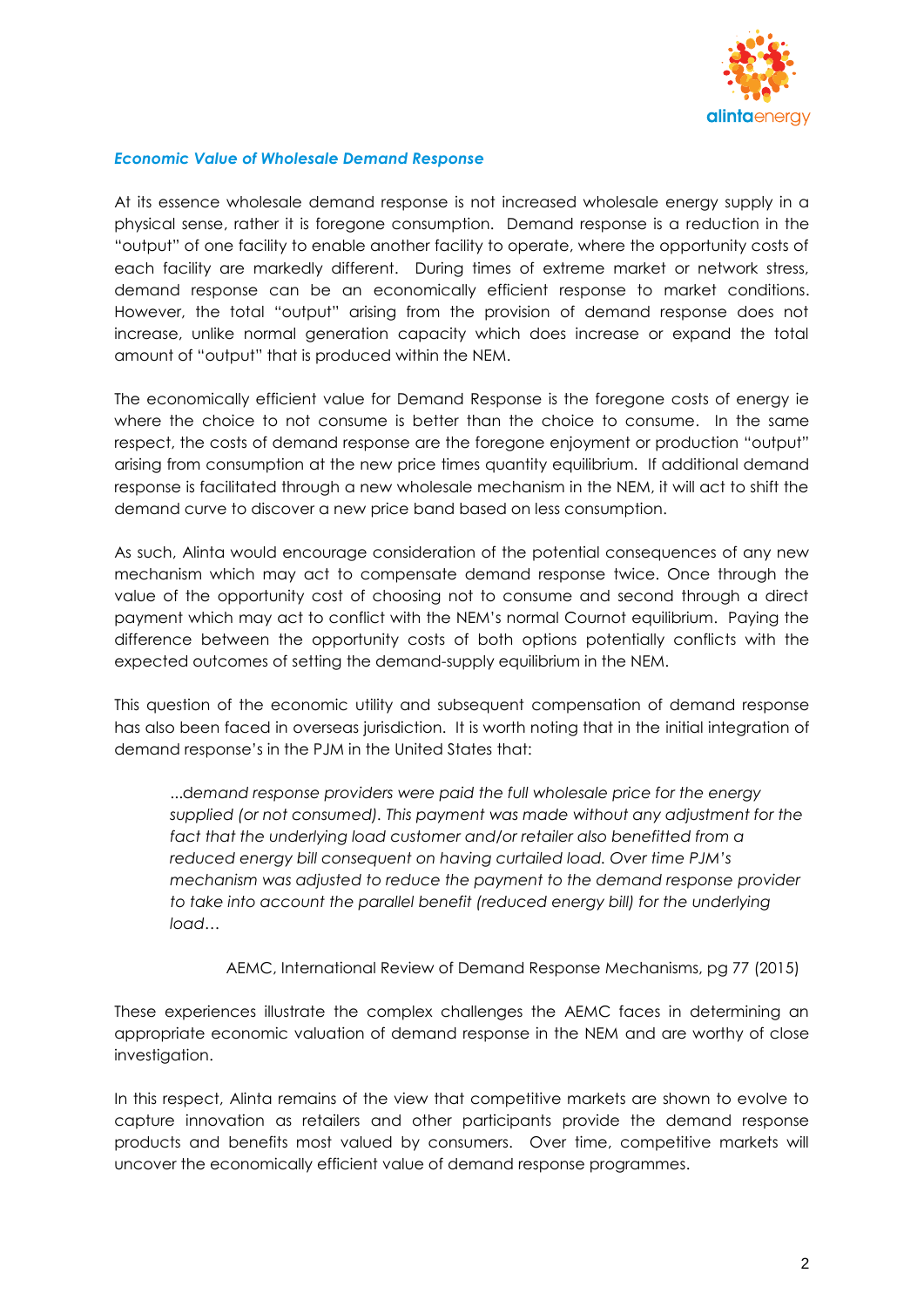

## *Baselines*

The consultation paper correctly identifies several of the complexities and costs related to the treatment of baselines and their importance to a functioning wholesale demand response mechanism.

Many of the challenges relating to accurate baseline construction are that a customer's electricity consumption profile is "private" in the sense that it is only known and truly controlled by the customer, who has superior information about their baseline consumption than any market operator ever could. This risks creating both:

- a) **moral hazards:** because demand response payments are directly linked to a baseline. Therefore, moral hazards exist for customers to inflate their baselines. Eg by turning off on-site generation to artificially inflate consumption immediately before a peak period; and
- b) **Incentives for gaming:** demand response programmes have been known to disproportionately attract customers who may anticipate lower energy consumption in future periods for reasons unrelated to the demand response mechanism, eg they are scaling back production because of economic conditions. Therefore, there is a risk that these customers will attract payments for demand response which would have occurred anyway.

In addition, the development of consumption baselines comes with material corresponding costs in terms of both time and resources for AEMO relating to the ongoing monitoring, forecasting, and settlement dispute mechanisms for the setting and maintenance of baselines.

Alinta's preference remains for the construction of a wholesale demand response register disaggregated model, which moderates some of the more material baseline administration costs and associated hazards.

Nonetheless, should a decision for a centrally administered model be made, Alinta is encouraged by the consultation paper's identification of the attributes of the baseline model utilised in the Singapore National Electricity Market.

Alinta understands that the Singapore model avoids the need for an administrativelydetermined baseline, whereby demand response providers/aggregators themselves notify the quantity of energy that will be consumed if their demand response is not dispatched, as well as the quantity of energy that will be "supplied back" if the demand response is dispatched. Demand response providers and aggregators are then subject to strict financial penalties if actual consumption does not correspond to the notified quantities (AEMC, International Review of Demand Response Mechanisms, pg 78 (2015).

Alinta's preference remains for the construction of a wholesale demand response register, nonetheless, should a decision for a centrally administered model be made, the Singapore model is worthy of further consideration by the AEMC.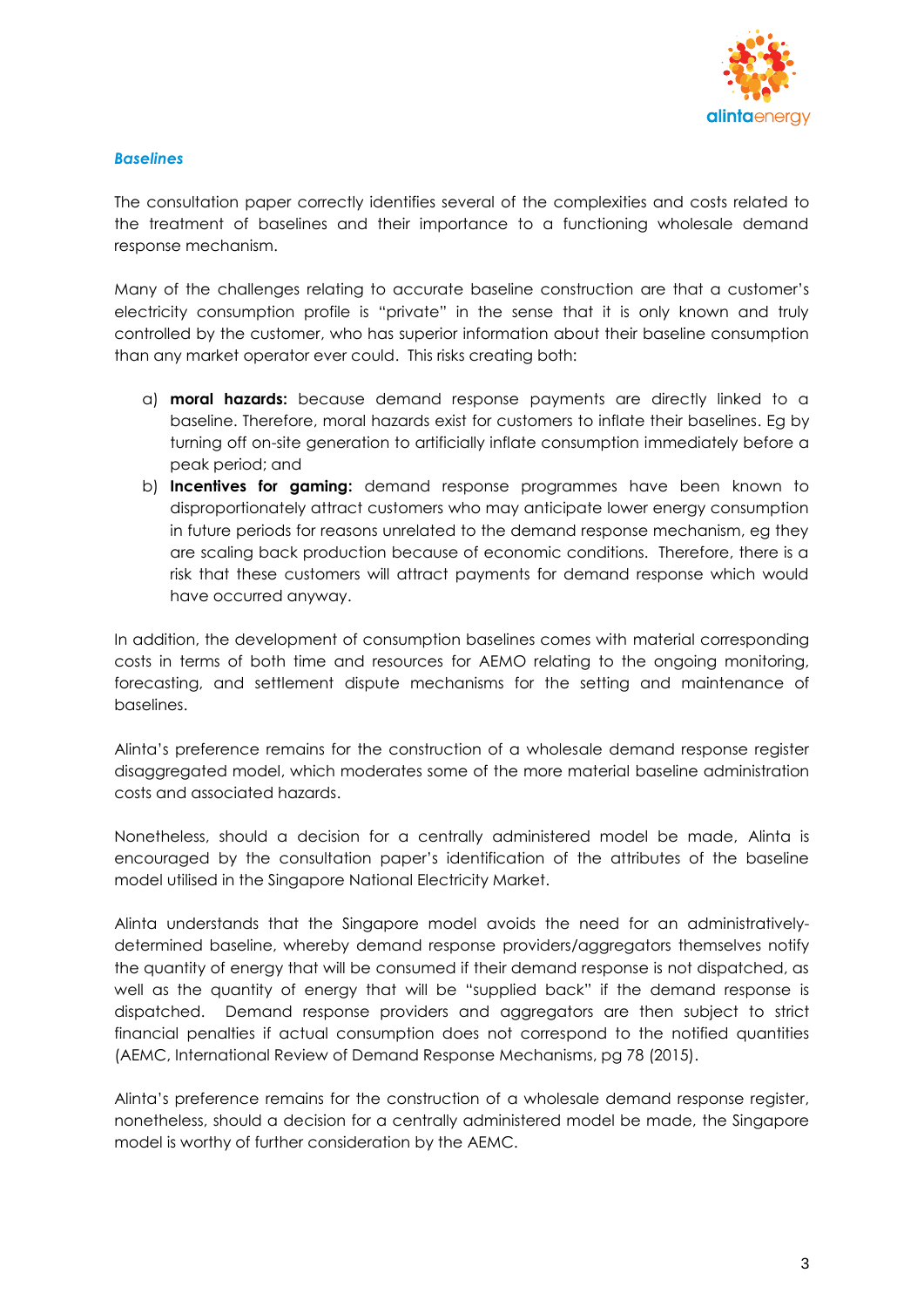

# *Implementation Costs*

The AEC proposal for retailers being required to negotiate in good faith to enter into or maintain commercial demand response relationships with third parties places a number of administrative and compliance cost obligations on retailers, which should be considered in full by the AEMC.

In relation to the alternative proposed mechanisms, substantial implementation costs will be associated with changes to AEMO's settlement processes, billing systems, dispute mechanisms, baseline construction and metering and other associated infrastructure investments, on an ongoing basis to facilitate demand response.

Under these range of options to be considered by the AEMC, Alinta may be required to significantly alter settlement systems processes, IT systems, as well as manual processes to accommodate billing systems to house baseline estimation methodologies. For a growing retailer in the east coast who is attempting to increase competition, these costs represent a real cost of doing business1.

In addition, Alinta would encourage the AEMC to consider the indirect costs and risks retailers may be exposed to. There is a potential scenario whereby original retail contract propositions made by a retailer to their customer could be undermined under a future wholesale demand response mechanism, by a third party who seeks to utilise and monetise that customers load. In doing so the original retailer, having offered a competitive price (at the original point in time) may find that their offer to the customer is no longer appropriate or is now distorted in some form. This forms an indirect cost on retailers which takes the form of rapidly changing risk profiles which may become unmanageable overtime.

These market costs require close consideration by the AEMC with the potential for being subject to a full cost benefit analysis at a later point in time.

# *Participating as Scheduled Load*

 $\overline{\phantom{a}}$ 

Alinta considers that the model proposed under the wholesale demand response register model, appropriately provides for demand response to be classified as scheduled load or alternatively could remain "dormant" until activated by a market signal, eg LOR notice.

Having demand response scheduled (or dormant-ly scheduled) into the market improves the accuracy of AEMO's and participants forecasts in a manner which is transparent, subsequently creating significant operational efficiencies as participants can plan their operational running profiles and strategies according to the most accurate demand-supply window available.

<sup>1</sup> *At this point it is also worth noting the current Five-Minute and Global Settlement workstreams which are currently requiring participants to undertake substantial wholesale systems upgrades and investments. The addition of a potentially new large systems upgrade requirement relating to a wholesale demand response mechanism, represents another impost for market participants.*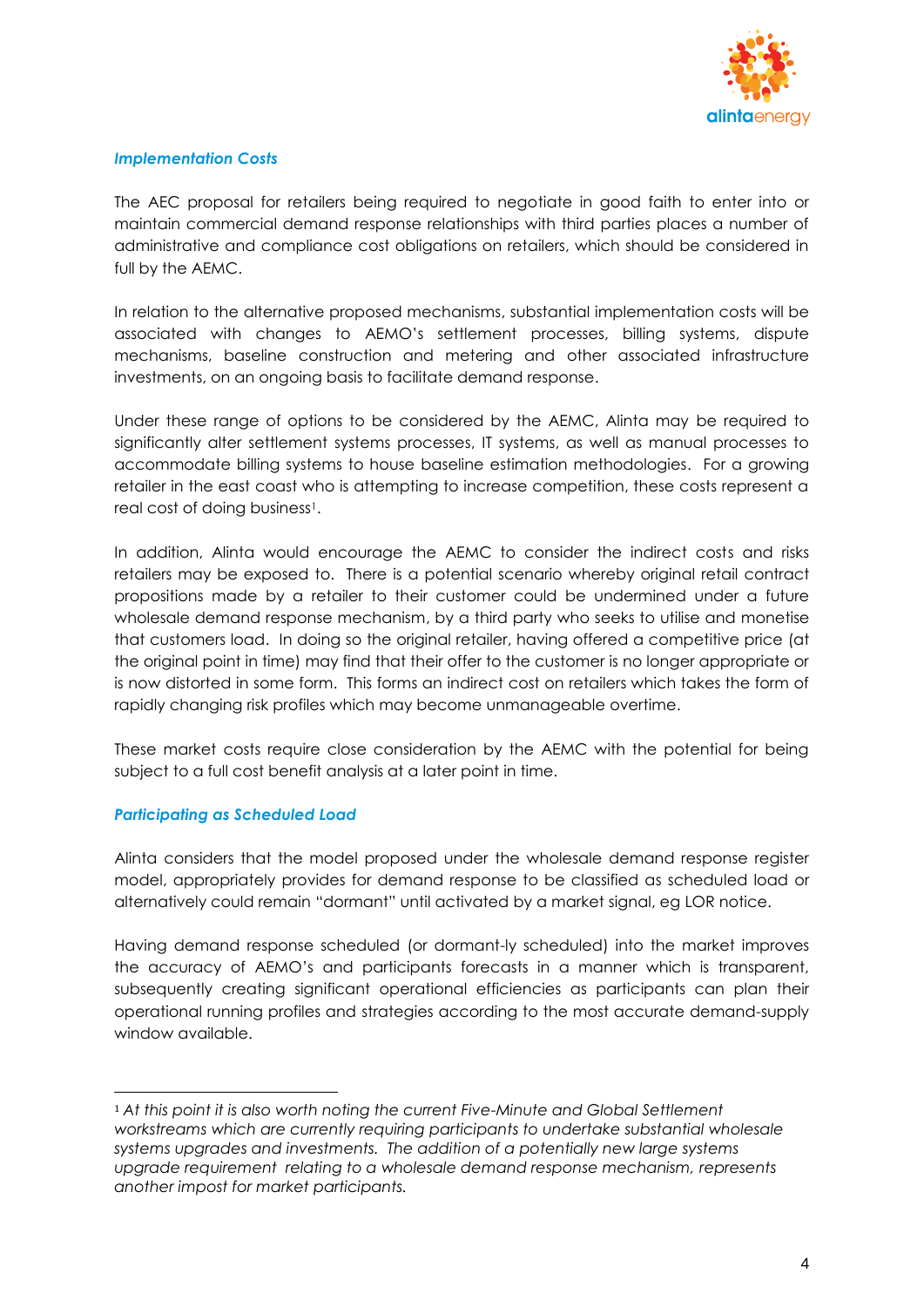

The equal treatment of scheduled loads has important dynamic efficiency implications for the market. Alinta is of the view that dynamic efficiencies are the driver of longer term sustainability in the market. Cost-reflective pricing, a level playing field for all generation plant type, coupled with light-handed regulation will drive dynamic efficiency over the longer term in the NEM and will ensure an efficient level of effective demand response makes itself available to the market in its various forms naturally. In practise, Alinta is of the view that this means demand response should participate and be subject to as equal terms and obligations, as other generation plant type wherever possible.

In relation to costs of participation, Alinta understands the majority of existing demand response aggregators as well as large mature industrial loads already closely monitor the market price in real-time and are thus well placed to participate in a scheduling process, as such the costs of participation are thought to be low.

### *Inclusion of embedded generation and energy storage*

Alinta agrees that developing baselines for embedded generation and storage is challenging to undertake accurately. Numerous factors impact the patterns of consumption for customers with embedded generation and storage technology. Incentives to generate or discharge and store energy will be impacted by many factors and incentives to participate in any demand response mechanism will depend on an individual customers preferences, equipment and objectives to do so.

Under the proposed wholesale demand response register and separate wholesale demand response mechanisms, inclusion of embedded generation and storage accurately will be subject to significant margins of error and as discussed above, may be overcompensated given the benefits associated with the opportunity cost of avoided consumption and existing feed in tariffs (some of which are substantive and not reflective of the value of embedded generation in the wholesale market).

To address uncertainty associated with baselines and determining the benefit of demand response associated with embedded generation and storage, something akin to the Singapore model described above would assist to incentivise accurate baselines to establish the value of avoided energy during high price periods.

Furthermore, the market is already progressing the integration of such technologies through peer-to-peer trading trials, monitoring software, remote signalling and control systems for loads with embedded generation and batteries.

For these reasons, the inherent uncertainty involved to accurately calculate the volume of demand response where embedded generation and storage is installed, coupled with existing sources of benefits and subsidies available, the approach applied in Singapore could minimise errors in baseline estimates.